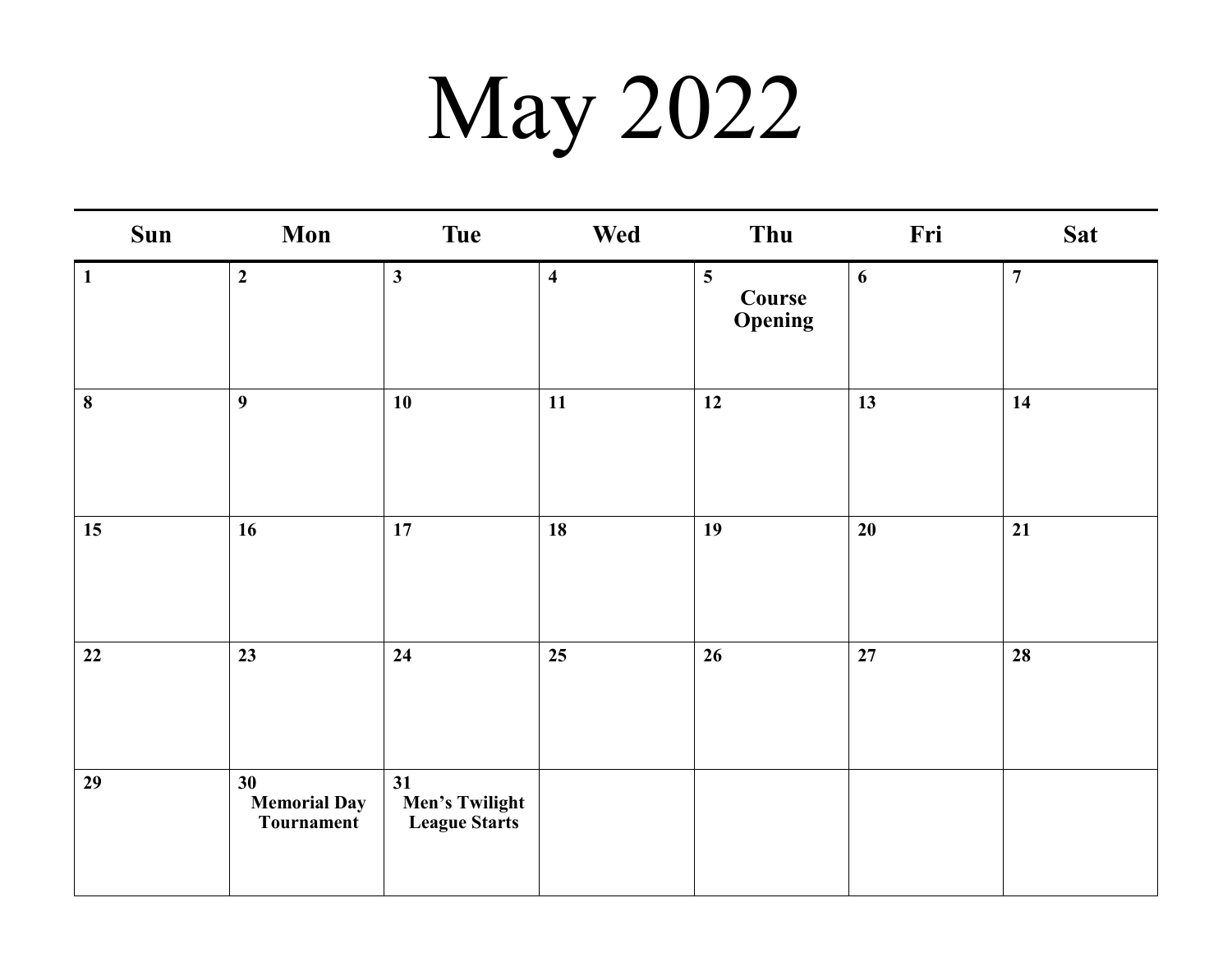#### June 2022

| <b>Sun</b>                                                                                                 | Mon                                                 | <b>Tue</b>                                 | <b>Wed</b>   | Thu                                                    | Fri                                        | <b>Sat</b>                                                     |
|------------------------------------------------------------------------------------------------------------|-----------------------------------------------------|--------------------------------------------|--------------|--------------------------------------------------------|--------------------------------------------|----------------------------------------------------------------|
|                                                                                                            |                                                     |                                            | $\mathbf{1}$ | $\overline{2}$                                         | $\mathbf{3}$                               | $\overline{\mathbf{4}}$                                        |
| 5<br><b>Junior Golf</b><br>League<br>Registration                                                          | 6<br><b>Ladies Twilight</b><br><b>League Starts</b> | $\overline{7}$<br>Men's Twilight<br>League | 8            | $\boldsymbol{9}$                                       | 10<br><b>Ping Demo Day</b><br>$10am - 2pm$ | 11                                                             |
| 12<br><b>Junior Golf</b><br>5:00pm                                                                         | 13<br><b>Ladies Twilight</b><br>League              | 14<br>Men's Twilight<br>League             | 15           | 16                                                     | 17                                         | 18<br><b>House of</b><br><b>Comfort Golf</b><br><b>Classic</b> |
| 19<br><b>Junior Golf</b><br>5:00pm                                                                         | 20<br><b>Ladies Twilight</b><br>League              | 21<br>Men's Twilight<br>League             | 22           | 23<br>Independent<br><b>Insurance Agents</b><br>Outing | 24                                         | 25                                                             |
| 26<br><b>Junior Golf</b><br>5:00pm<br><b>Club Champion-</b><br>ship Match Play<br><b>Qualifying begins</b> | 27<br><b>Ladies Twilight</b><br>League              | 28<br>Men's Twilight<br>League             | 29           | 30                                                     |                                            |                                                                |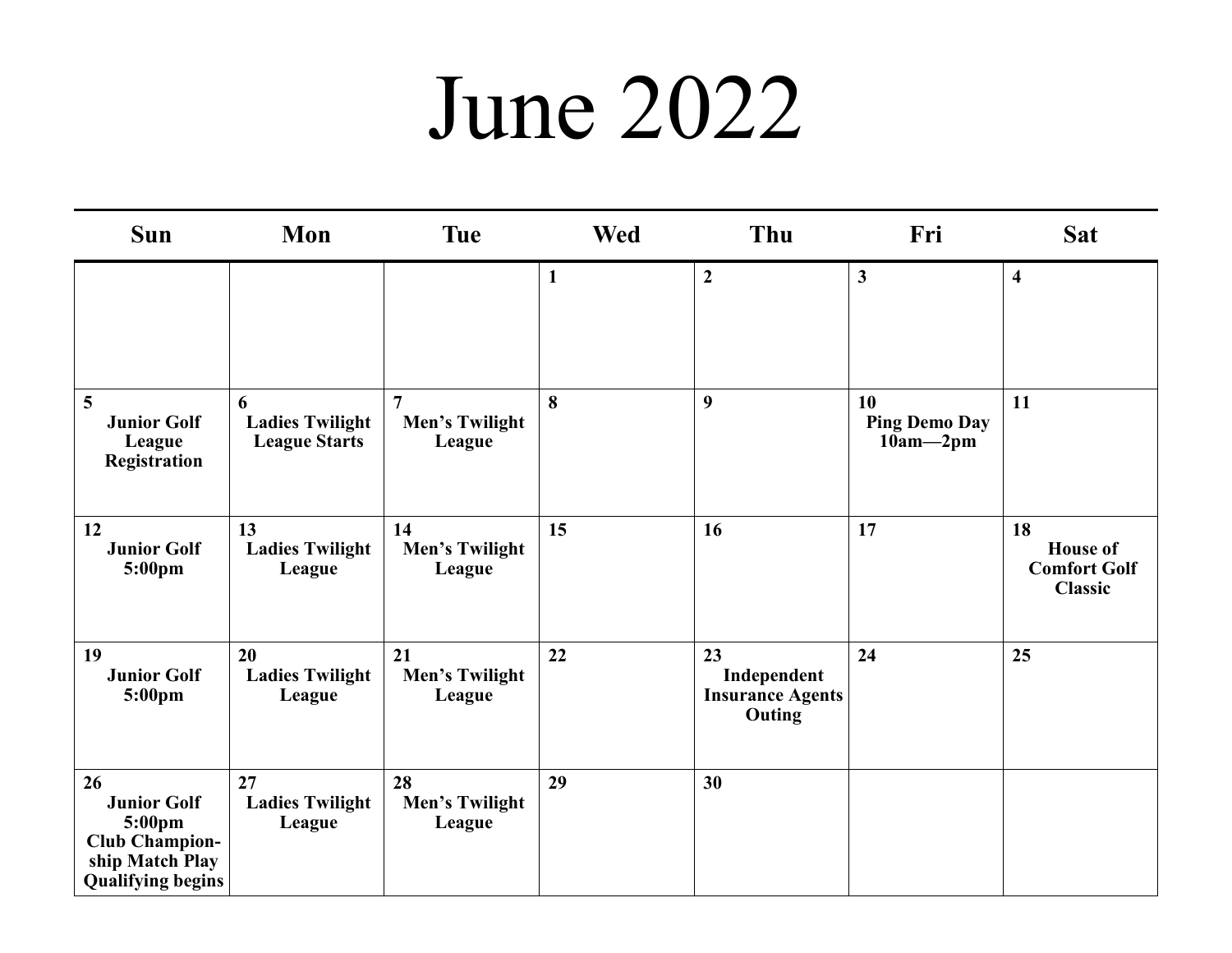# July 2022

| <b>Sun</b>                                                                              | Mon                                    | <b>Tue</b>                     | <b>Wed</b>                                                                      | Thu            | Fri                                                                     | <b>Sat</b>                                                           |
|-----------------------------------------------------------------------------------------|----------------------------------------|--------------------------------|---------------------------------------------------------------------------------|----------------|-------------------------------------------------------------------------|----------------------------------------------------------------------|
|                                                                                         |                                        |                                |                                                                                 |                | $\mathbf{1}$                                                            | $\boldsymbol{2}$                                                     |
| $\mathbf{3}$<br><b>Junior Golf</b><br>5:00pm                                            | <b>Ladies Twilight</b><br>League       | 5<br>Men's Twilight<br>League  | 6<br><b>Club</b><br>Championship<br><b>Match Play</b><br><b>Qualifying ends</b> | $\overline{7}$ | 8                                                                       | $\boldsymbol{9}$<br>Parent/Child<br><b>Tournament</b>                |
| 10<br><b>Junior Golf</b><br>5:00pm                                                      | 11<br><b>Ladies Twilight</b><br>League | 12<br>Men's Twilight<br>League | 13                                                                              | 14             | 15                                                                      | 16                                                                   |
| 17<br><b>Junior Golf</b><br>5:00 <sub>pm</sub>                                          | 18<br><b>Ladies Twilight</b><br>League | 19<br>Men's Twilight<br>League | 20                                                                              | 21             | 22<br><b>Coca Cola</b><br><b>Spudland Open</b><br><b>Practice Round</b> | 23<br><b>Coca Cola</b><br><b>Spudland Open</b><br><b>First Round</b> |
| 24<br><b>Coca Cola</b><br><b>Spudland Open</b><br><b>Final Round</b>                    | 25<br><b>Ladies Twilight</b><br>League | 26<br>Men's Twilight<br>League | 27                                                                              | 28             | 29                                                                      | 30<br><b>Club</b><br>Championship<br><b>First Round</b>              |
| 31<br><b>Club</b><br>Championship<br><b>Final Round</b><br><b>Junior Golf</b><br>5:00pm |                                        |                                |                                                                                 |                |                                                                         |                                                                      |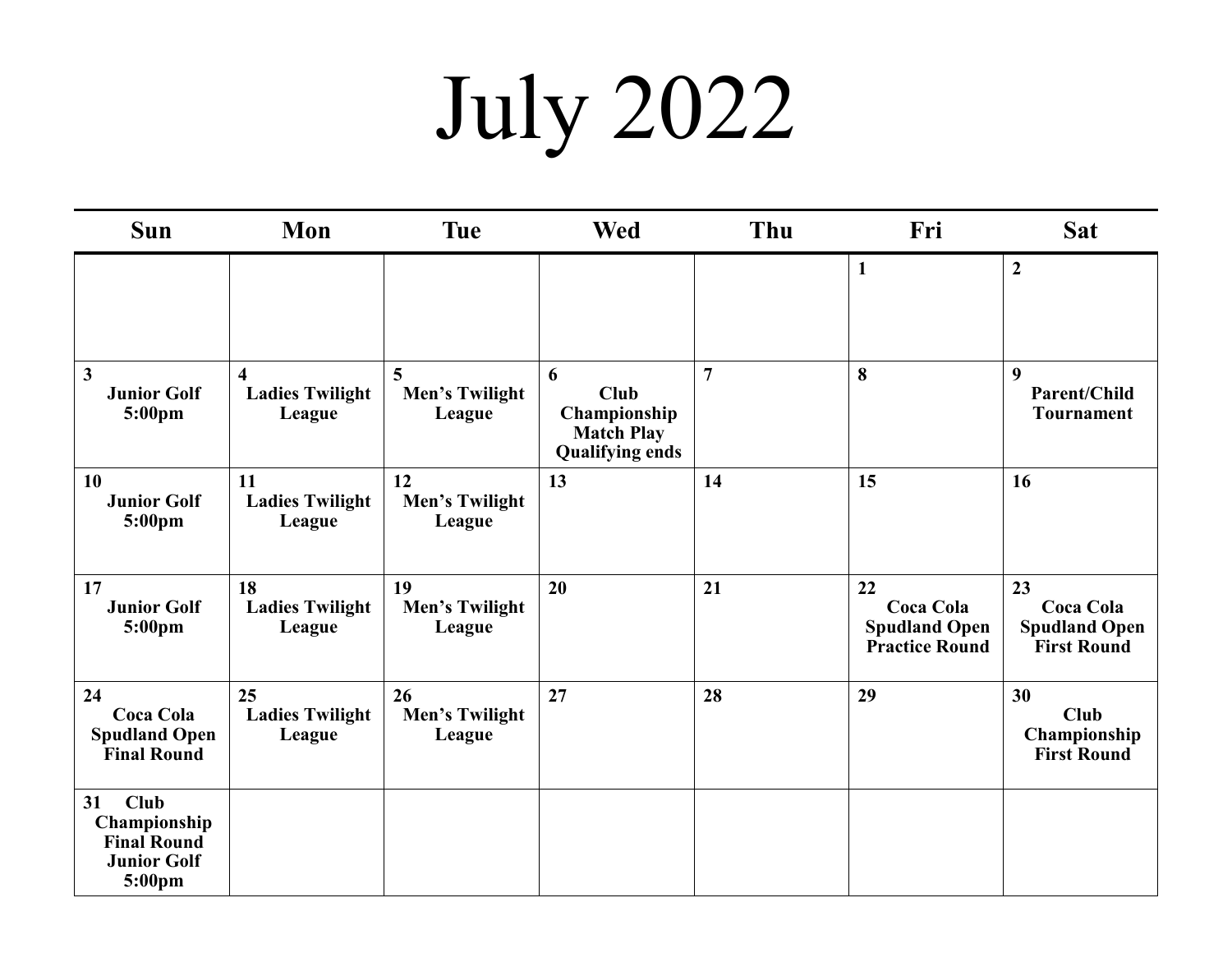### August 2022

| <b>Sun</b>                                                            | Mon                                                                             | <b>Tue</b>                                                                             | <b>Wed</b>   | Thu                     | Fri             | Sat                                                   |
|-----------------------------------------------------------------------|---------------------------------------------------------------------------------|----------------------------------------------------------------------------------------|--------------|-------------------------|-----------------|-------------------------------------------------------|
|                                                                       | <b>Ladies Twilight</b><br>League                                                | $\overline{2}$<br>Men's Twilight<br>League                                             | $\mathbf{3}$ | $\overline{\mathbf{4}}$ | $5\overline{)}$ | 6                                                     |
| $\overline{7}$<br><b>Junior Golf</b><br>5:00pm                        | 8<br><b>Ladies Twilight</b><br>League                                           | 9<br>Men's Twilight<br>League                                                          | 10           | 11                      | 12              | 13                                                    |
| 14<br><b>Junior Golf</b><br>5:00pm                                    | 15<br><b>Ladies Twilight</b><br>League                                          | 16<br>Men's Twilight<br>League                                                         | 17           | 18                      | 19              | 20<br>$C-A-N-C-E-R$<br><b>Golf Classic</b>            |
| 21<br><b>Parkhurst Siding</b><br>Open<br><b>Junior Golf</b><br>5:00pm | 22<br><b>Ladies Twilight</b><br>League                                          | 23<br><b>Mens</b><br><b>Twilight League</b><br><b>Scramble</b><br><b>Awards/Dinner</b> | 24           | 25                      | 26              | 27<br><b>Junior</b><br>Achievement<br><b>Scramble</b> |
| 28<br><b>Junior Golf</b><br><b>Awards</b><br>5:00pm                   | 29<br><b>Ladies Twilight</b><br>League<br><b>Awards</b> <i>Dinner</i><br>(5:30) | 30                                                                                     | 31           |                         |                 |                                                       |